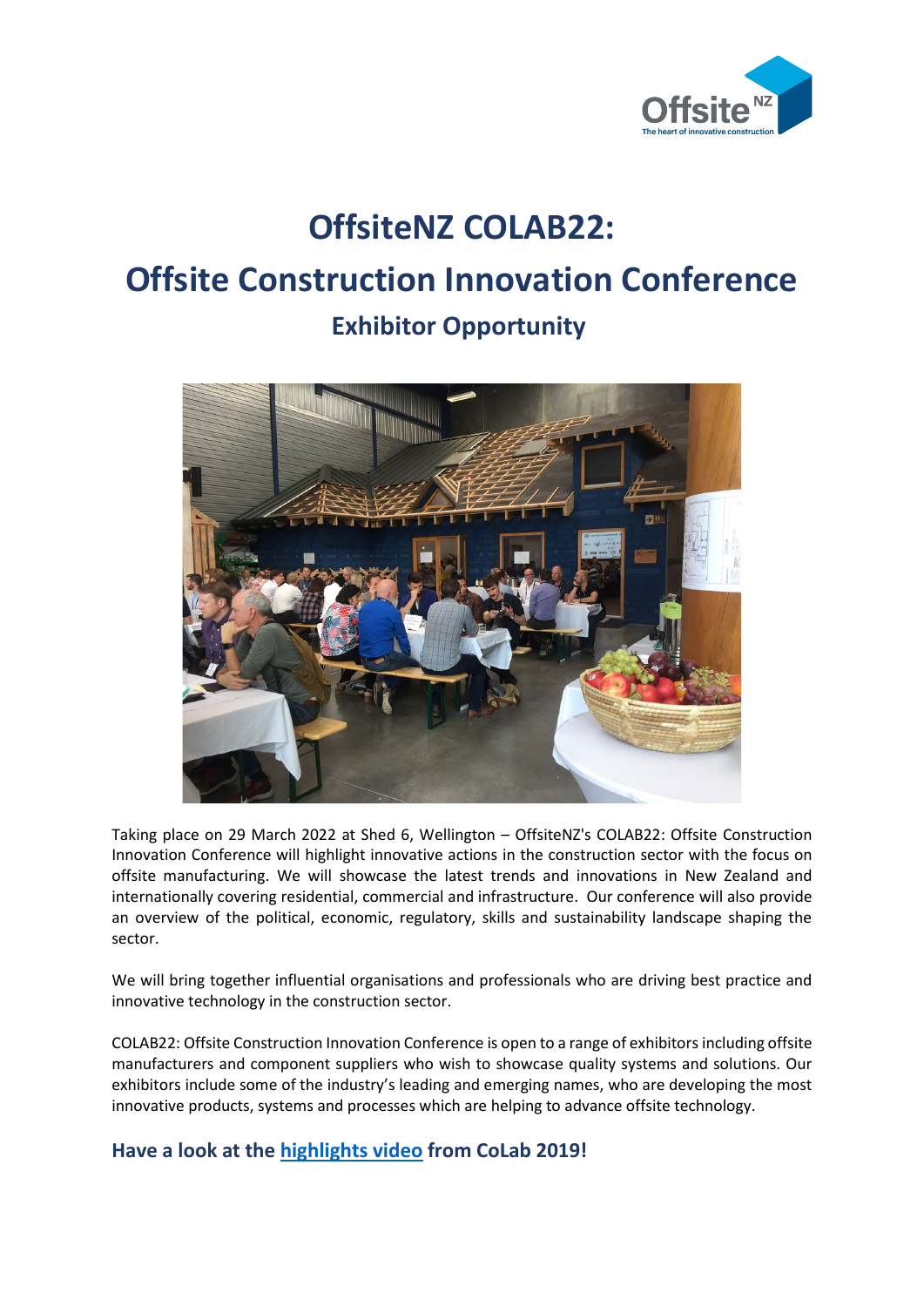



### **Here are the top five reasons why YOU should exhibit at COLAB22:**

- 1. **Align your products and services** with this increasingly important sector.
- 2. **Raise your company profile** and equity through direct interaction with your key target audience allowing you to generate highly qualified leads.
- 3. **Position your brand** alongside those shaping the future of offsite manufacturing including key industry bodies, trade associations and media.
- 4. **Learn more about the sector** with Session Leaders from around the world and identify opportunities for future collaboration and knowledge transfer.
- 5. **Take advantage** of the open-space venue allowing your stand to be fully visible throughout the conference day.

#### **Book your stand today and receive:**

- 2.2 x 1.9m space (table provided)
- 2 x Delegate places
- Company Logo and Exhibitor information on OffsiteNZ COLAB website listing
- Banner at event
- Photograph of exhibition stand post event (social media/website)
- Logo on Master Presentation Slide
- Mention/Acknowledgement during event
- Invitation to attend post-conference networking function

Cost: OffsiteNZ Member \$1,500 ex GST Non member: \$2,500 ex GST

Read more about our event on our [website!](http://www.prefabnz.com/Events/InnovationinActionConference)